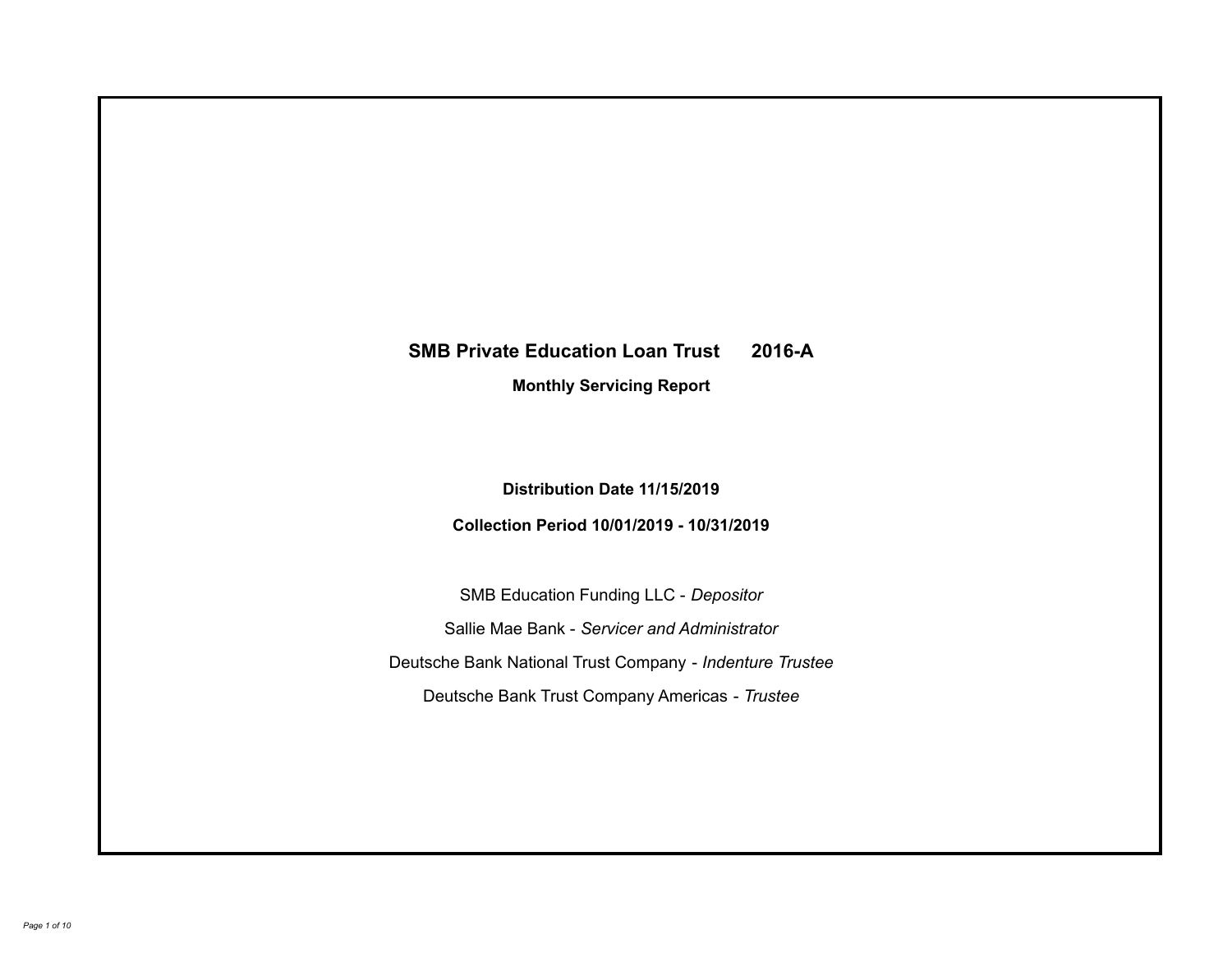| Α           | <b>Student Loan Portfolio Characteristics</b>                  | <b>Settlement Date</b><br>05/26/2016 | 09/30/2019           | 10/31/2019           |
|-------------|----------------------------------------------------------------|--------------------------------------|----------------------|----------------------|
|             | <b>Principal Balance</b>                                       | \$585,861,635.84                     | \$368,875,174.03     | \$361,205,369.49     |
|             | Interest to be Capitalized Balance                             | 32,367,510.93                        | 20,508,318.02        | 20,445,760.66        |
|             | Pool Balance                                                   | \$618,229,146.77                     | \$389,383,492.05     | \$381,651,130.15     |
|             | Weighted Average Coupon (WAC)                                  |                                      |                      |                      |
|             | WAC1 (Contractual Interest Rate on the Loan)                   | 8.26%                                | 9.21%                | 9.01%                |
|             | WAC2 (Average of Applicable Interest Rate)                     | 8.23%                                | 9.13%                | 8.94%                |
|             | WAC3 (Average of Actual Interest Rate)                         | 8.16%                                | 9.04%                | 8.85%                |
|             | Weighted Average Remaining Term                                | 134.18                               | 125.51               | 125.80               |
|             | Number of Loans                                                | 53,959                               | 34,580               | 34,031               |
|             | Number of Borrowers                                            | 52,283                               | 33,345               | 32,816               |
|             | Pool Factor<br>Since Issued Total Constant Prepayment Rate (1) |                                      | 0.629836840<br>9.55% | 0.617329565<br>9.65% |
|             |                                                                |                                      |                      |                      |
| B           | <b>Debt Securities</b><br>Cusip/Isin                           | 10/15/2019                           |                      | 11/15/2019           |
|             | A <sub>2</sub> A<br>78449FAB7                                  | \$137,840,684.34                     |                      | \$134,488,529.72     |
|             | A2B<br>78449FAC5                                               | \$84,727,760.09                      |                      | \$82,667,261.38      |
|             | 78449FAD3<br>B                                                 | \$50,000,000.00                      |                      | \$50,000,000.00      |
|             |                                                                |                                      |                      |                      |
| $\mathbf C$ | <b>Certificates</b><br>Cusip/Isin                              | 10/15/2019                           |                      | 11/15/2019           |
|             | 78449F101<br>Residual                                          | \$100,000.00                         |                      | \$100,000.00         |
|             |                                                                |                                      |                      |                      |
| D           | <b>Account Balances</b>                                        | 10/15/2019                           |                      | 11/15/2019           |
|             | Reserve Account Balance                                        | \$1,557,854.00                       |                      | \$1,557,854.00       |
|             |                                                                |                                      |                      |                      |
| E           | <b>Asset / Liability</b>                                       | 10/15/2019                           |                      | 11/15/2019           |
|             | Overcollateralization Percentage                               | 30.00%                               |                      | 30.00%               |
|             | Specified Overcollateralization Amount                         | \$116,815,047.62                     |                      | \$114,495,339.05     |
|             | Actual Overcollateralization Amount                            | \$116,815,047.62                     |                      | \$114,495,339.05     |

(1) For additional information, see 'Since Issued CPR Methodology' found on page 11 of this report.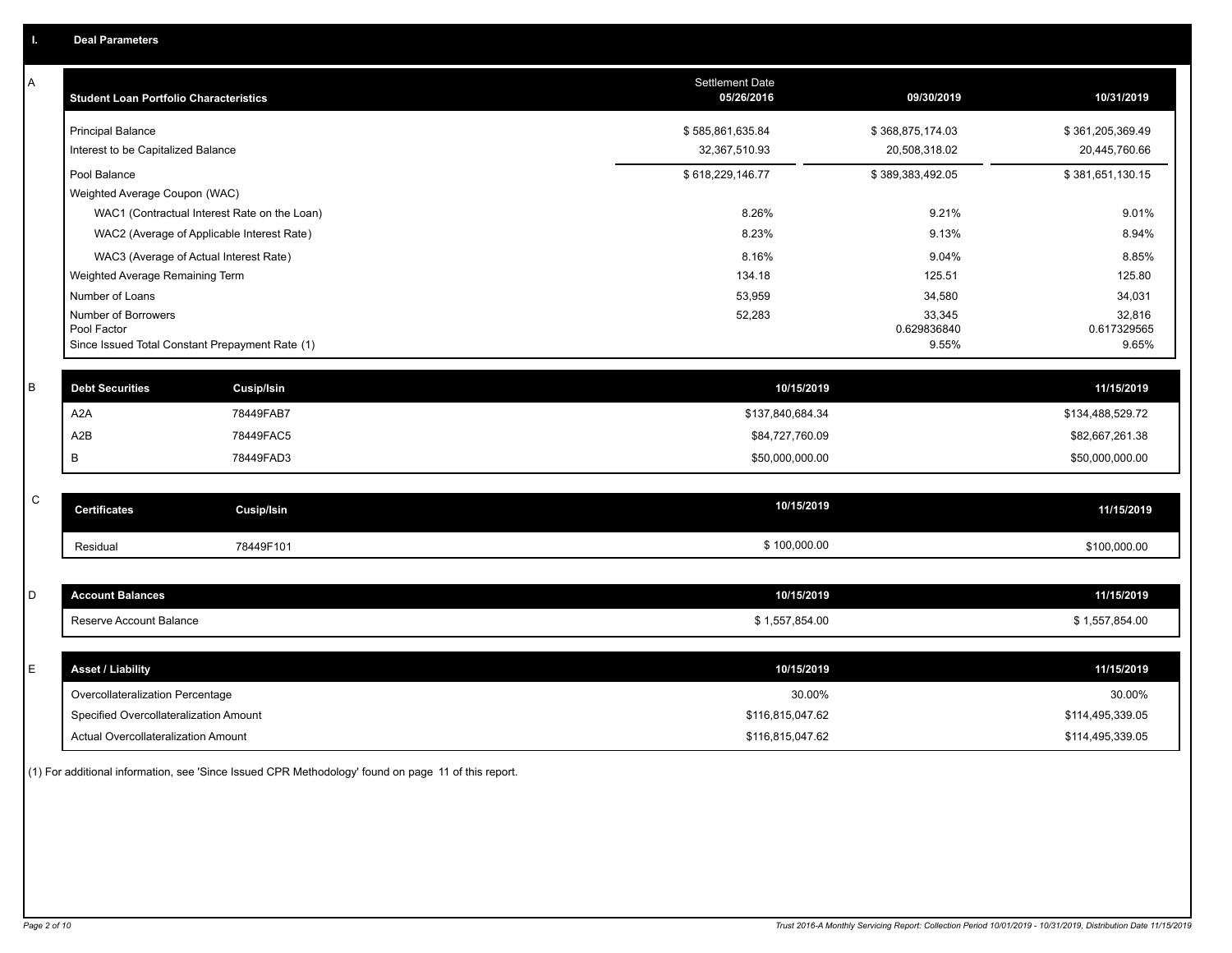## **II. 2016-A Trust Activity 10/01/2019 through 10/31/2019**

| <b>Borrower Principal</b><br>7,774,563.53<br>0.00<br><b>Consolidation Activity Principal</b><br>Seller Principal Reimbursement<br>179.80<br>Servicer Principal Reimbursement<br>0.00<br>0.00<br>Delinquent Principal Purchases by Servicer<br>116,471.33<br><b>Other Principal Deposits</b><br>\$7,891,214.66<br><b>Total Principal Receipts</b><br>В<br><b>Student Loan Interest Receipts</b><br>Borrower Interest<br>2,160,804.39<br>0.00<br><b>Consolidation Activity Interest</b><br>Seller Interest Reimbursement<br>5.04<br>0.00<br>Servicer Interest Reimbursement<br>0.00<br>Delinquent Interest Purchases by Servicer<br>Other Interest Deposits<br>998.43<br><b>Total Interest Receipts</b><br>\$2,161,807.86<br>C<br><b>Recoveries on Realized Losses</b><br>\$70,093.58<br>D<br><b>Investment Income</b><br>\$14,982.84<br>Е<br><b>Funds Borrowed from Next Collection Period</b><br>\$0.00<br>F<br>\$0.00<br><b>Funds Repaid from Prior Collection Period</b><br>G<br>\$0.00<br>Loan Sale or Purchase Proceeds<br>\$0.00<br>H<br>Initial Deposits to Distribution Account<br>\$0.00<br><b>Excess Transferred from Other Accounts</b><br><b>Borrower Benefit Reimbursements</b><br>\$0.00<br>J<br>Κ<br><b>Other Deposits</b><br>\$0.00<br>L<br><b>Other Fees Collected</b><br>\$0.00<br>М<br><b>AVAILABLE FUNDS</b><br>\$10,138,098.94<br>N<br>Non-Cash Principal Activity During Collection Period<br>\$221,410.12<br>Aggregate Purchased Amounts by the Depositor, Servicer or Seller<br>O<br>\$117,469.76<br>P<br>\$0.00<br>Aggregate Loan Substitutions | A | <b>Student Loan Principal Receipts</b> |  |
|-------------------------------------------------------------------------------------------------------------------------------------------------------------------------------------------------------------------------------------------------------------------------------------------------------------------------------------------------------------------------------------------------------------------------------------------------------------------------------------------------------------------------------------------------------------------------------------------------------------------------------------------------------------------------------------------------------------------------------------------------------------------------------------------------------------------------------------------------------------------------------------------------------------------------------------------------------------------------------------------------------------------------------------------------------------------------------------------------------------------------------------------------------------------------------------------------------------------------------------------------------------------------------------------------------------------------------------------------------------------------------------------------------------------------------------------------------------------------------------------------------------------------------------------------------------------------|---|----------------------------------------|--|
|                                                                                                                                                                                                                                                                                                                                                                                                                                                                                                                                                                                                                                                                                                                                                                                                                                                                                                                                                                                                                                                                                                                                                                                                                                                                                                                                                                                                                                                                                                                                                                         |   |                                        |  |
|                                                                                                                                                                                                                                                                                                                                                                                                                                                                                                                                                                                                                                                                                                                                                                                                                                                                                                                                                                                                                                                                                                                                                                                                                                                                                                                                                                                                                                                                                                                                                                         |   |                                        |  |
|                                                                                                                                                                                                                                                                                                                                                                                                                                                                                                                                                                                                                                                                                                                                                                                                                                                                                                                                                                                                                                                                                                                                                                                                                                                                                                                                                                                                                                                                                                                                                                         |   |                                        |  |
|                                                                                                                                                                                                                                                                                                                                                                                                                                                                                                                                                                                                                                                                                                                                                                                                                                                                                                                                                                                                                                                                                                                                                                                                                                                                                                                                                                                                                                                                                                                                                                         |   |                                        |  |
|                                                                                                                                                                                                                                                                                                                                                                                                                                                                                                                                                                                                                                                                                                                                                                                                                                                                                                                                                                                                                                                                                                                                                                                                                                                                                                                                                                                                                                                                                                                                                                         |   |                                        |  |
|                                                                                                                                                                                                                                                                                                                                                                                                                                                                                                                                                                                                                                                                                                                                                                                                                                                                                                                                                                                                                                                                                                                                                                                                                                                                                                                                                                                                                                                                                                                                                                         |   |                                        |  |
|                                                                                                                                                                                                                                                                                                                                                                                                                                                                                                                                                                                                                                                                                                                                                                                                                                                                                                                                                                                                                                                                                                                                                                                                                                                                                                                                                                                                                                                                                                                                                                         |   |                                        |  |
|                                                                                                                                                                                                                                                                                                                                                                                                                                                                                                                                                                                                                                                                                                                                                                                                                                                                                                                                                                                                                                                                                                                                                                                                                                                                                                                                                                                                                                                                                                                                                                         |   |                                        |  |
|                                                                                                                                                                                                                                                                                                                                                                                                                                                                                                                                                                                                                                                                                                                                                                                                                                                                                                                                                                                                                                                                                                                                                                                                                                                                                                                                                                                                                                                                                                                                                                         |   |                                        |  |
|                                                                                                                                                                                                                                                                                                                                                                                                                                                                                                                                                                                                                                                                                                                                                                                                                                                                                                                                                                                                                                                                                                                                                                                                                                                                                                                                                                                                                                                                                                                                                                         |   |                                        |  |
|                                                                                                                                                                                                                                                                                                                                                                                                                                                                                                                                                                                                                                                                                                                                                                                                                                                                                                                                                                                                                                                                                                                                                                                                                                                                                                                                                                                                                                                                                                                                                                         |   |                                        |  |
|                                                                                                                                                                                                                                                                                                                                                                                                                                                                                                                                                                                                                                                                                                                                                                                                                                                                                                                                                                                                                                                                                                                                                                                                                                                                                                                                                                                                                                                                                                                                                                         |   |                                        |  |
|                                                                                                                                                                                                                                                                                                                                                                                                                                                                                                                                                                                                                                                                                                                                                                                                                                                                                                                                                                                                                                                                                                                                                                                                                                                                                                                                                                                                                                                                                                                                                                         |   |                                        |  |
|                                                                                                                                                                                                                                                                                                                                                                                                                                                                                                                                                                                                                                                                                                                                                                                                                                                                                                                                                                                                                                                                                                                                                                                                                                                                                                                                                                                                                                                                                                                                                                         |   |                                        |  |
|                                                                                                                                                                                                                                                                                                                                                                                                                                                                                                                                                                                                                                                                                                                                                                                                                                                                                                                                                                                                                                                                                                                                                                                                                                                                                                                                                                                                                                                                                                                                                                         |   |                                        |  |
|                                                                                                                                                                                                                                                                                                                                                                                                                                                                                                                                                                                                                                                                                                                                                                                                                                                                                                                                                                                                                                                                                                                                                                                                                                                                                                                                                                                                                                                                                                                                                                         |   |                                        |  |
|                                                                                                                                                                                                                                                                                                                                                                                                                                                                                                                                                                                                                                                                                                                                                                                                                                                                                                                                                                                                                                                                                                                                                                                                                                                                                                                                                                                                                                                                                                                                                                         |   |                                        |  |
|                                                                                                                                                                                                                                                                                                                                                                                                                                                                                                                                                                                                                                                                                                                                                                                                                                                                                                                                                                                                                                                                                                                                                                                                                                                                                                                                                                                                                                                                                                                                                                         |   |                                        |  |
|                                                                                                                                                                                                                                                                                                                                                                                                                                                                                                                                                                                                                                                                                                                                                                                                                                                                                                                                                                                                                                                                                                                                                                                                                                                                                                                                                                                                                                                                                                                                                                         |   |                                        |  |
|                                                                                                                                                                                                                                                                                                                                                                                                                                                                                                                                                                                                                                                                                                                                                                                                                                                                                                                                                                                                                                                                                                                                                                                                                                                                                                                                                                                                                                                                                                                                                                         |   |                                        |  |
|                                                                                                                                                                                                                                                                                                                                                                                                                                                                                                                                                                                                                                                                                                                                                                                                                                                                                                                                                                                                                                                                                                                                                                                                                                                                                                                                                                                                                                                                                                                                                                         |   |                                        |  |
|                                                                                                                                                                                                                                                                                                                                                                                                                                                                                                                                                                                                                                                                                                                                                                                                                                                                                                                                                                                                                                                                                                                                                                                                                                                                                                                                                                                                                                                                                                                                                                         |   |                                        |  |
|                                                                                                                                                                                                                                                                                                                                                                                                                                                                                                                                                                                                                                                                                                                                                                                                                                                                                                                                                                                                                                                                                                                                                                                                                                                                                                                                                                                                                                                                                                                                                                         |   |                                        |  |
|                                                                                                                                                                                                                                                                                                                                                                                                                                                                                                                                                                                                                                                                                                                                                                                                                                                                                                                                                                                                                                                                                                                                                                                                                                                                                                                                                                                                                                                                                                                                                                         |   |                                        |  |
|                                                                                                                                                                                                                                                                                                                                                                                                                                                                                                                                                                                                                                                                                                                                                                                                                                                                                                                                                                                                                                                                                                                                                                                                                                                                                                                                                                                                                                                                                                                                                                         |   |                                        |  |
|                                                                                                                                                                                                                                                                                                                                                                                                                                                                                                                                                                                                                                                                                                                                                                                                                                                                                                                                                                                                                                                                                                                                                                                                                                                                                                                                                                                                                                                                                                                                                                         |   |                                        |  |
|                                                                                                                                                                                                                                                                                                                                                                                                                                                                                                                                                                                                                                                                                                                                                                                                                                                                                                                                                                                                                                                                                                                                                                                                                                                                                                                                                                                                                                                                                                                                                                         |   |                                        |  |
|                                                                                                                                                                                                                                                                                                                                                                                                                                                                                                                                                                                                                                                                                                                                                                                                                                                                                                                                                                                                                                                                                                                                                                                                                                                                                                                                                                                                                                                                                                                                                                         |   |                                        |  |
|                                                                                                                                                                                                                                                                                                                                                                                                                                                                                                                                                                                                                                                                                                                                                                                                                                                                                                                                                                                                                                                                                                                                                                                                                                                                                                                                                                                                                                                                                                                                                                         |   |                                        |  |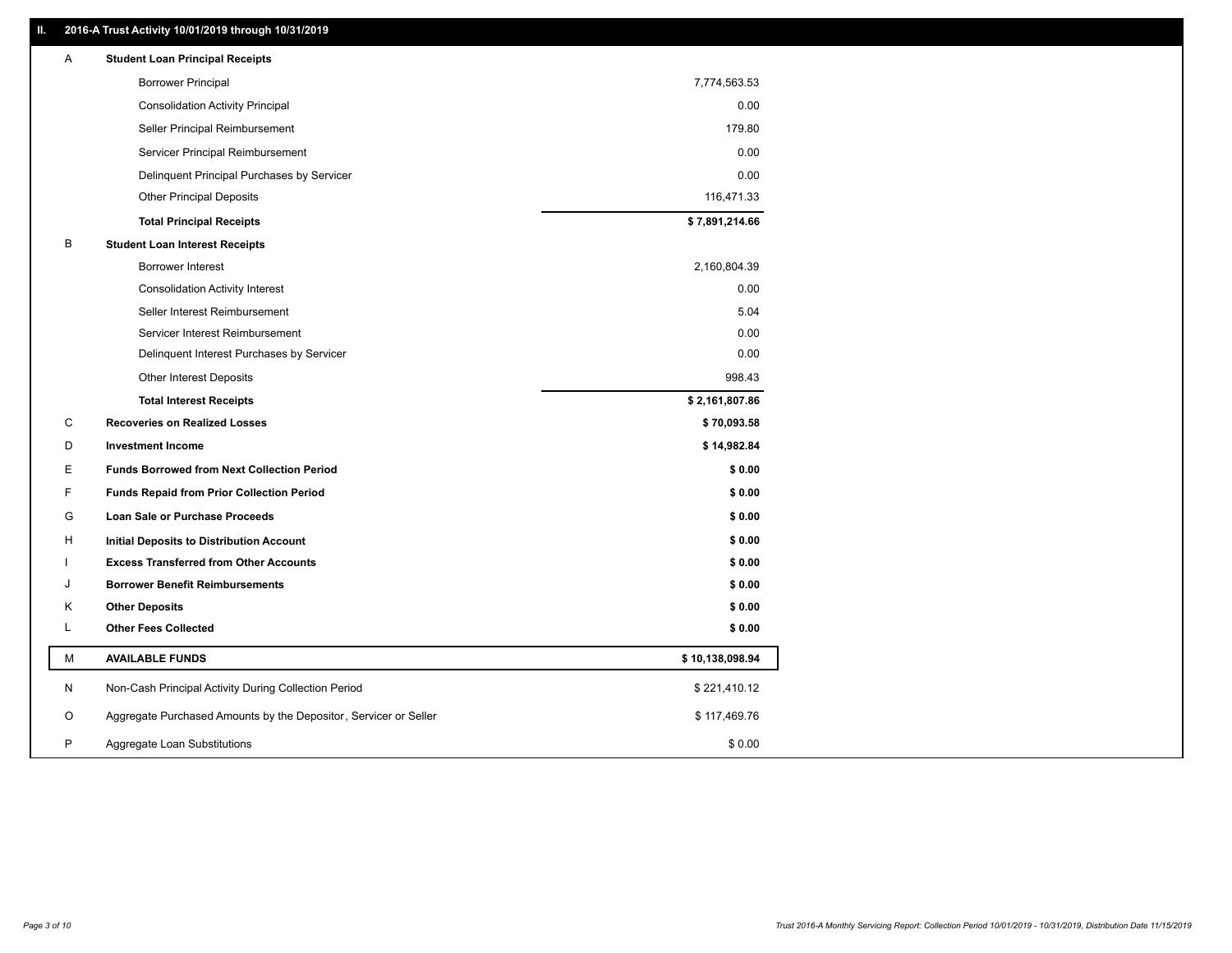|                   |                       |                          |         |                                                           | <b>Loans by Repayment Status</b> |                            |                          |         |                                                           |                |                            |
|-------------------|-----------------------|--------------------------|---------|-----------------------------------------------------------|----------------------------------|----------------------------|--------------------------|---------|-----------------------------------------------------------|----------------|----------------------------|
|                   |                       |                          |         | 10/31/2019                                                |                                  |                            | 09/30/2019               |         |                                                           |                |                            |
|                   |                       | <b>Wtd Avg</b><br>Coupon | # Loans | Principal and<br><b>Interest Accrued</b><br>to Capitalize | % of Principal                   | % of Loans in<br>Repay (1) | <b>Wtd Avg</b><br>Coupon | # Loans | Principal and<br><b>Interest Accrued</b><br>to Capitalize | % of Principal | % of Loans in<br>Repay (1) |
| INTERIM:          | IN SCHOOL             | 10.21%                   | 1,424   | \$22,235,048.78                                           | 5.826%                           | $-$ %                      | 10.40%                   | 1,469   | \$22,623,074.60                                           | 5.810%         | $-$ %                      |
|                   | GRACE                 | 10.11%                   | 1,057   | \$16,886,833.89                                           | 4.425%                           | $-$ %                      | 10.30%                   | 1,053   | \$16,976,432.39                                           | 4.360%         | $-$ %                      |
|                   | <b>DEFERMENT</b>      | 9.78%                    | 1,960   | \$24,414,781.25                                           | 6.397%                           | $-$ %                      | 9.96%                    | 1,916   | \$24,101,150.32                                           | 6.190%         | $-$ %                      |
| <b>REPAYMENT:</b> | <b>CURRENT</b>        | 8.61%                    | 27,678  | \$291,561,296.86                                          | 76.395%                          | 91.653%                    | 8.79%                    | 28,042  | \$296,982,341.63                                          | 76.270%        | 91.188%                    |
|                   | 31-60 DAYS DELINQUENT | 8.64%                    | 479     | \$6,290,632.24                                            | 1.648%                           | 1.977%                     | 8.83%                    | 517     | \$7,151,088.82                                            | 1.837%         | 2.196%                     |
|                   | 61-90 DAYS DELINQUENT | 7.88%                    | 224     | \$3,169,648.92                                            | 0.831%                           | 0.996%                     | 8.67%                    | 280     | \$3,748,905.13                                            | 0.963%         | 1.151%                     |
|                   | > 90 DAYS DELINQUENT  | 9.83%                    | 139     | \$1,831,098.58                                            | 0.480%                           | 0.576%                     | 10.08%                   | 123     | \$1,690,321.72                                            | 0.434%         | 0.519%                     |
|                   | FORBEARANCE           | 8.75%                    | 1,070   | \$15,261,789.63                                           | 3.999%                           | 4.798%                     | 9.16%                    | 1,180   | \$16,110,177.44                                           | 4.137%         | 4.947%                     |
| <b>TOTAL</b>      |                       |                          | 34,031  | \$381,651,130.15                                          | 100.00%                          | 100.00%                    |                          | 34,580  | \$389,383,492.05                                          | 100.00%        | 100.00%                    |

Percentages may not total 100% due to rounding  $\star$ 

1 Loans classified in "Repayment" include any loan for which interim interest only, \$25 fixed payments or full principal and interest payments are due.

|                   |                                                                                                                                                                              | <b>Wtd Avg</b><br>Coupon |         | 10/31/2019<br><b>Principal and</b>       |                |                                |                          |         | 09/30/2019                                                       |                |                                |
|-------------------|------------------------------------------------------------------------------------------------------------------------------------------------------------------------------|--------------------------|---------|------------------------------------------|----------------|--------------------------------|--------------------------|---------|------------------------------------------------------------------|----------------|--------------------------------|
|                   |                                                                                                                                                                              |                          |         |                                          |                |                                |                          |         |                                                                  |                |                                |
|                   |                                                                                                                                                                              |                          | # Loans | <b>Interest Accrued</b><br>to Capitalize | % of Principal | % of Loans in<br>P&I Repay (2) | <b>Wtd Avg</b><br>Coupon | # Loans | <b>Principal and</b><br><b>Interest Accrued</b><br>to Capitalize | % of Principal | % of Loans in<br>P&I Repay (2) |
| INTERIM:          | IN SCHOOL                                                                                                                                                                    | 9.76%                    | 2,826   | \$42,590,611.36                          | 11.160%        | $-$ %                          | 9.97%                    | 2,890   | \$42,992,338.56                                                  | 11.041%        | $-$ %                          |
|                   | <b>GRACE</b>                                                                                                                                                                 | 9.64%                    | 2,300   | \$35,729,720.94                          | 9.362%         | $-$ %                          | 9.80%                    | 2,329   | \$36,907,315.61                                                  | 9.478%         | $-$ %                          |
|                   | <b>DEFERMENT</b>                                                                                                                                                             | 9.38%                    | 3,774   | \$47,548,812.51                          | 12.459%        | $-$ %                          | 9.55%                    | 3,668   | \$46,190,472.50                                                  | 11.862%        | $-$ %                          |
| P&I REPAYMENT:    | <b>CURRENT</b>                                                                                                                                                               | 8.47%                    | 23,249  | \$229,639,407.58                         | 60.170%        | 89.779%                        | 8.65%                    | 23,612  | \$234,819,964.00                                                 | 60.306%        | 89.186%                        |
|                   | 31-60 DAYS DELINQUENT                                                                                                                                                        | 8.54%                    | 452     | \$5,894,744.60                           | 1.545%         | 2.305%                         | 8.82%                    | 507     | \$7,049,229.77                                                   | 1.810%         | 2.677%                         |
|                   | 61-90 DAYS DELINQUENT                                                                                                                                                        | 7.88%                    | 224     | \$3,169,648.92                           | 0.831%         | 1.239%                         | 8.63%                    | 274     | \$3,665,036.69                                                   | 0.941%         | 1.392%                         |
|                   | > 90 DAYS DELINQUENT                                                                                                                                                         | 9.82%                    | 136     | \$1,816,394.61                           | 0.476%         | 0.710%                         | 10.04%                   | 120     | \$1,648,957.48                                                   | 0.423%         | 0.626%                         |
|                   | FORBEARANCE                                                                                                                                                                  | 8.75%                    | 1,070   | \$15,261,789.63                          | 3.999%         | 5.967%                         | 9.16%                    | 1,180   | \$16,110,177.44                                                  | 4.137%         | 6.119%                         |
| <b>TOTAL</b><br>2 | Percentages may not total 100% due to rounding<br>Loans classified in "P&I Repayment" includes only those loans for which scheduled principal and interest payments are due. |                          | 34,031  | \$381,651,130.15                         | 100.00%        | 100.00%                        |                          | 34,580  | \$389,383,492.05                                                 | 100.00%        | 100.00%                        |

WAC reflects WAC3 To conform with company standard reporting these sections now include Princial and Interest Accrued to Capitalize .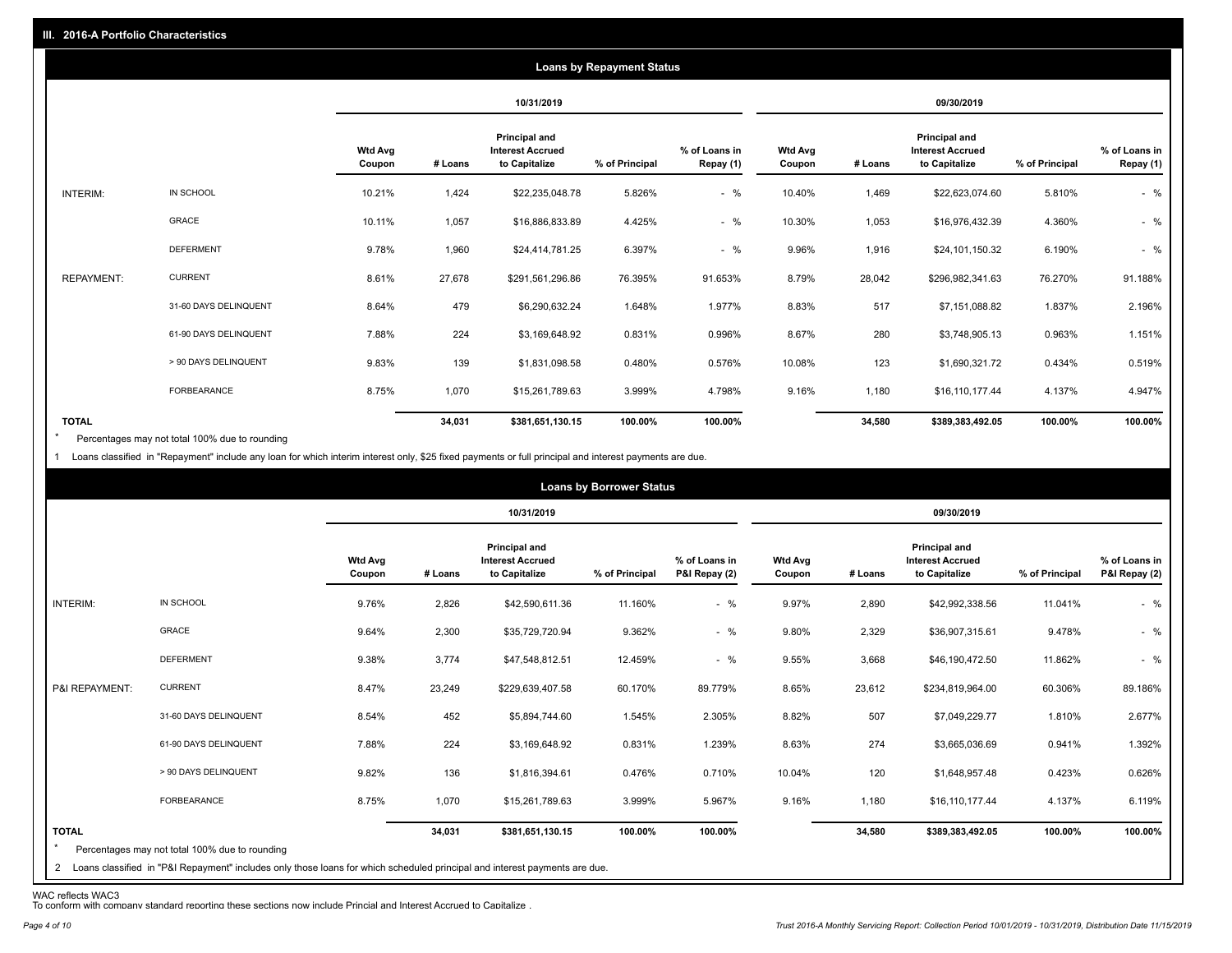|                                                                                                  | 10/31/2019       | 9/30/2019        |
|--------------------------------------------------------------------------------------------------|------------------|------------------|
| Pool Balance                                                                                     | \$381,651,130.15 | \$389,383,492.05 |
| Total # Loans                                                                                    | 34,031           | 34,580           |
| Total # Borrowers                                                                                | 32,816           | 33,345           |
| Weighted Average Coupon                                                                          | 8.94%            | 9.13%            |
| Weighted Average Remaining Term                                                                  | 125.80           | 125.51           |
| Percent of Pool - Cosigned                                                                       | 93.0%            | 93.0%            |
| Percent of Pool - Non Cosigned                                                                   | 7.0%             | 7.0%             |
| Borrower Interest Accrued for Period                                                             | \$2,767,951.22   | \$2,763,920.66   |
| <b>Outstanding Borrower Interest Accrued</b>                                                     | \$23,024,935.33  | \$23,128,846.88  |
| Gross Principal Realized Loss - Periodic *                                                       | \$437,538.24     | \$356,579.22     |
| Gross Principal Realized Loss - Cumulative *                                                     | \$17,953,951.02  | \$17,516,412.78  |
| Recoveries on Realized Losses - Periodic                                                         | \$70,093.58      | \$64,933.78      |
| Recoveries on Realized Losses - Cumulative                                                       | \$2,757,054.03   | \$2,686,960.45   |
| Net Losses - Periodic                                                                            | \$367,444.66     | \$291,645.44     |
| Net Losses - Cumulative                                                                          | \$15,196,896.99  | \$14,829,452.33  |
| Non-Cash Principal Activity - Capitalized Interest                                               | \$662,514.85     | \$664,396.54     |
| Since Issued Total Constant Prepayment Rate (CPR) (1)                                            | 9.65%            | 9.55%            |
| Loan Substitutions                                                                               | \$0.00           | \$0.00           |
| <b>Cumulative Loan Substitutions</b>                                                             | \$0.00           | \$0.00           |
| <b>Unpaid Servicing Fees</b>                                                                     | \$0.00           | \$0.00           |
| <b>Unpaid Administration Fees</b>                                                                | \$0.00           | \$0.00           |
| <b>Unpaid Carryover Servicing Fees</b>                                                           | \$0.00           | \$0.00           |
| Note Interest Shortfall                                                                          | \$0.00           | \$0.00           |
| Loans in Modification                                                                            | \$29,712,907.43  | \$29,281,608.86  |
| % of Loans in Modification as a % of Loans in Repayment (P&I)                                    | 12.35%           | 11.85%           |
|                                                                                                  |                  |                  |
| % Annualized Gross Principal Realized Loss - Periodic as a %<br>of Loans in Repayment (P&I) * 12 | 2.18%            | 1.73%            |
| % Gross Principal Realized Loss - Cumulative as a % of<br><b>Original Pool Balance</b>           | 2.90%            | 2.83%            |
|                                                                                                  |                  |                  |

\* In accordance with the Servicer's current policies and procedures, after September 1, 2017 loans subject to bankruptcy claims generally will not be reported as a charged- off unless and until they are delinquent for 120

(1) For additional information, see 'Since Issued CPR Methodology' found on page 11 of this report.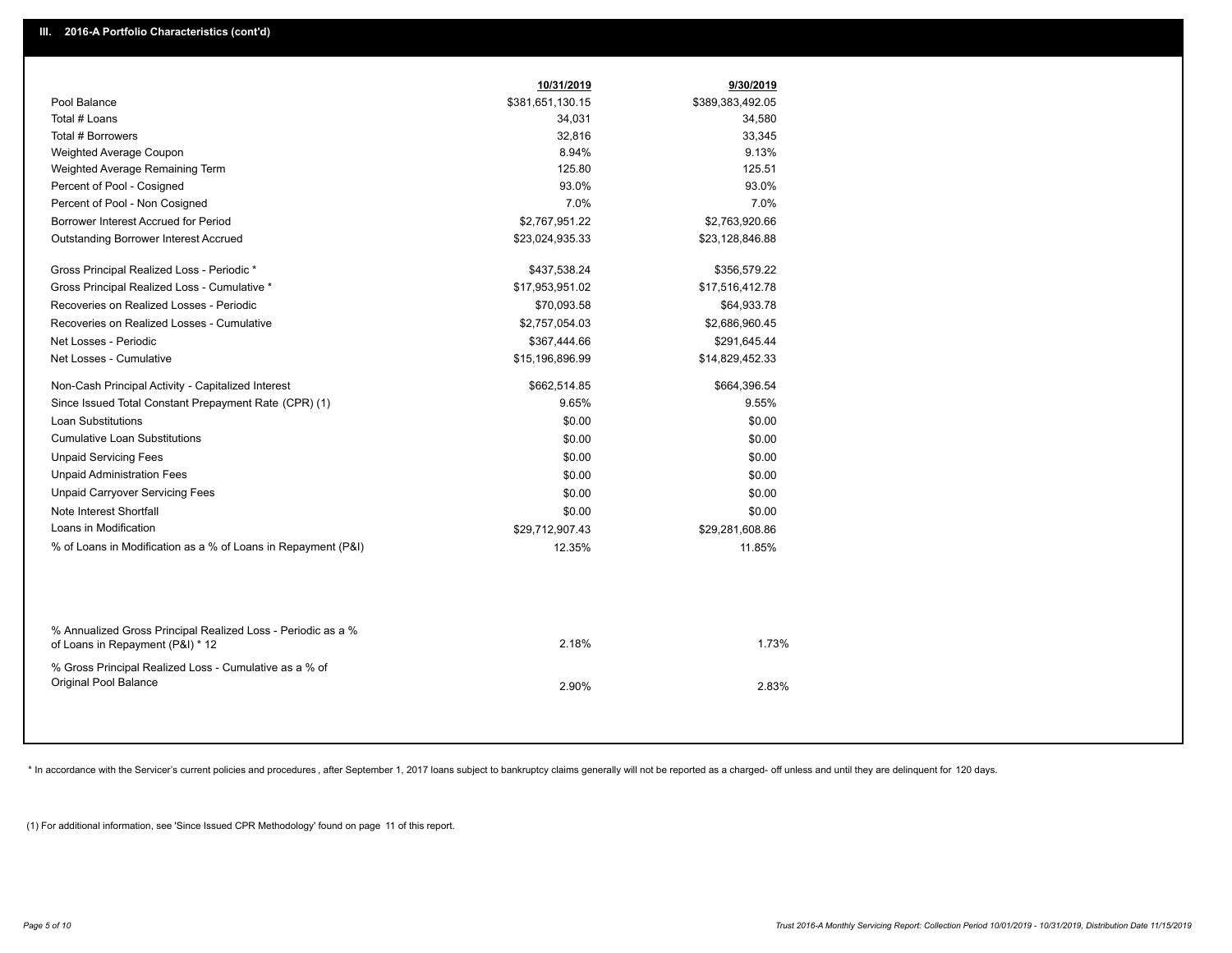#### **Loan Program**  A

|                                    | Weighted<br><b>Average Coupon</b> | # LOANS | <b>\$ AMOUNT</b> | $%$ *    |
|------------------------------------|-----------------------------------|---------|------------------|----------|
| - Smart Option Interest-Only Loans | 7.99%                             | 7,526   | \$61,022,744.48  | 15.989%  |
| - Smart Option Fixed Pay Loans     | 8.86%                             | 9,173   | \$122,024,193.03 | 31.973%  |
| - Smart Option Deferred Loans      | 9.11%                             | 17.332  | \$198,604,192.64 | 52.038%  |
| - Other Loan Programs              | $0.00\%$                          | 0       | \$0.00           | 0.000%   |
| <b>Total</b>                       | 8.85%                             | 34,031  | \$381,651,130.15 | 100.000% |

\* Percentages may not total 100% due to rounding

B

C

**Index Type**

|                       | Weighted<br><b>Average Coupon</b> | # LOANS     | <b>\$ AMOUNT</b> | $%$ *     |
|-----------------------|-----------------------------------|-------------|------------------|-----------|
| - Fixed Rate Loans    | 7.52%                             | 7,368       | \$94,067,677.67  | 24.648%   |
| - LIBOR Indexed Loans | 9.29%                             | 26,663      | \$287,583,452.48 | 75.352%   |
| - Other Index Rates   | $0.00\%$                          | $\mathbf 0$ | \$0.00           | $0.000\%$ |
| Total                 | 8.85%                             | 34,031      | \$381,651,130.15 | 100.000%  |

\* Percentages may not total 100% due to rounding

## **Weighted Average Recent FICO**

| $0 - 639$          | 2,904  | \$31,920,701.42  | 8.364%   |
|--------------------|--------|------------------|----------|
| 640 - 669          | 2,166  | \$23,921,655.21  | 6.268%   |
| 670 - 699          | 3,655  | \$41,401,008.96  | 10.848%  |
| 700 - 739          | 7,104  | \$82,862,327.00  | 21.712%  |
| $740 +$            | 18,201 | \$201,540,683.30 | 52.808%  |
| N/A <sup>(1)</sup> |        | \$4,754.26       | 0.001%   |
| <b>Total</b>       | 34,031 | \$381,651,130.15 | 100.000% |

WAC reflects WAC3

To conform with company standard reporting these sections now include Princial and Interest Accrued to Capitalize .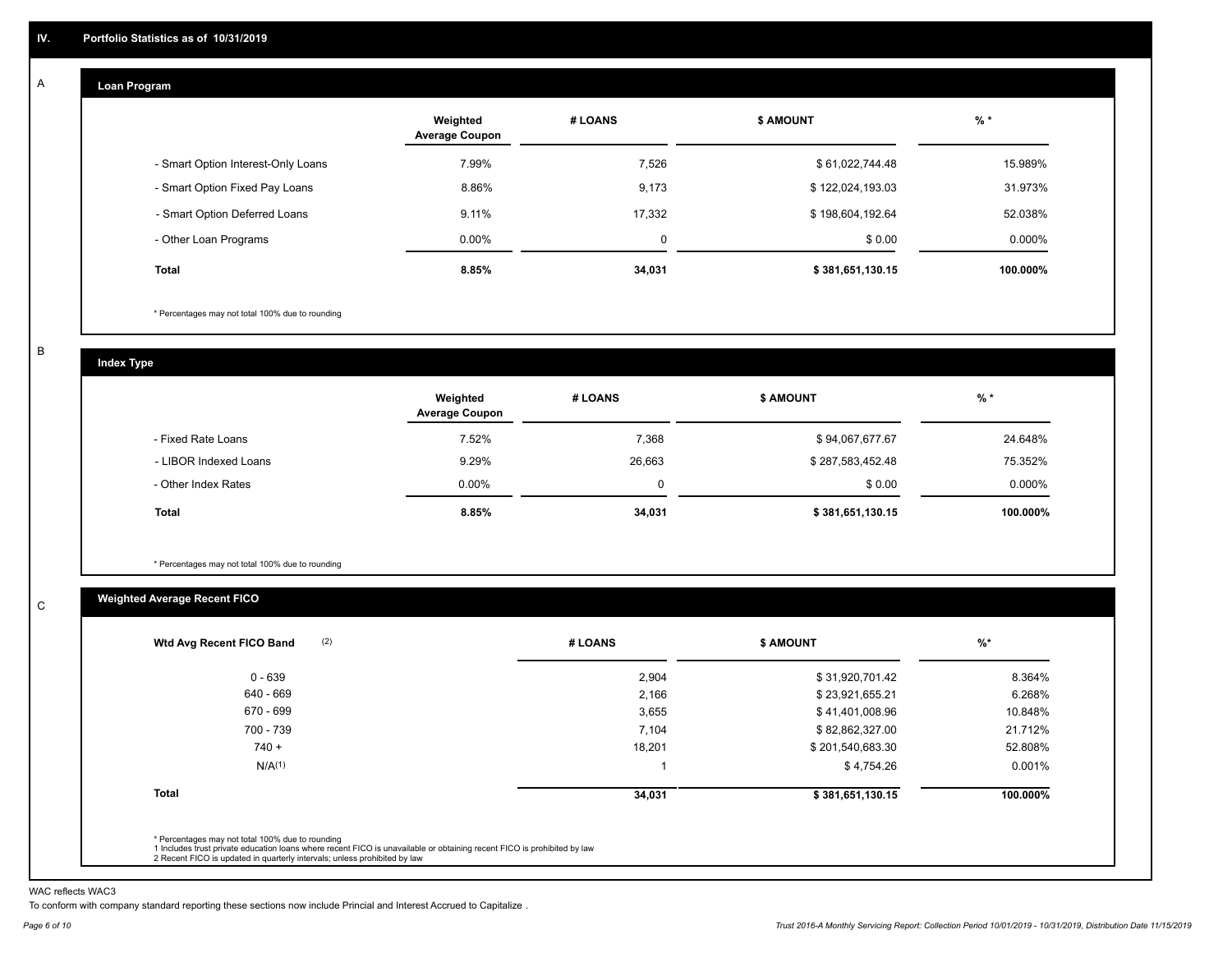| V. | 2016-A Reserve Account, Principal Distribution, and R-2 Certificate Calculations        |                  |
|----|-----------------------------------------------------------------------------------------|------------------|
| А. | <b>Reserve Account</b>                                                                  |                  |
|    | Specified Reserve Account Balance                                                       | \$1,557,854.00   |
|    | Actual Reserve Account Balance                                                          | \$1,557,854.00   |
| В. | <b>Principal Distribution Amount</b>                                                    |                  |
|    | Class A Notes Outstanding<br>i.                                                         | \$222,568,444.43 |
|    | Pool Balance<br>ii.                                                                     | \$381,651,130.15 |
|    | First Priority Principal Distribution Amount (i - ii)<br>iii.                           | \$0.00           |
|    | Class A and B Notes Outstanding<br>iv.                                                  | \$272,568,444.43 |
|    | First Priority Principal Distribution Amount<br>۷.                                      | \$0.00           |
|    | Pool Balance<br>vi.                                                                     | \$381,651,130.15 |
|    | Specified Overcollateralization Amount<br>vii.                                          | \$114,495,339.05 |
|    | Regular Principal Distribution Amount (if (iv > 0, (iv - v) - (vi - vii))<br>viii.      | \$5,412,653.33   |
|    | Pool Balance<br>ix.                                                                     | \$381,651,130.15 |
|    | 10% of Initial Pool Balance<br>х.                                                       | \$61,822,914.68  |
|    | First Priority Principal Distribution Amount<br>xi.                                     | \$0.00           |
|    | Regular Principal Distribution Amount<br>xii.                                           | \$5,412,653.33   |
|    | Available Funds (after payment of waterfall items A through I)<br>xiii.                 | \$3,720,538.64   |
|    | Additional Principal Distribution Amount (if(vi <= x,min(xiii, vi - xi - xii)))<br>xiv. | \$0.00           |
| C. | R-2 Certificate                                                                         |                  |
|    | <b>Previous Notional Balance</b>                                                        | \$37,490,591.00  |
|    | Shortfall of Principal                                                                  | \$0.00           |
|    | Shortfall of Interest                                                                   | \$0.00           |
|    | <b>Current Notional Balance</b>                                                         | \$37,490,591.00  |
|    | Excess Distribution Allocated (1)                                                       | \$1,049,202.39   |
|    |                                                                                         |                  |
|    |                                                                                         |                  |

1. Until the notional amount of the R-2 Certificate is reduced to zero and if there is excess cash through the distribution available it will be distributed to the R-2 Certificate, otherwise the amount will be zero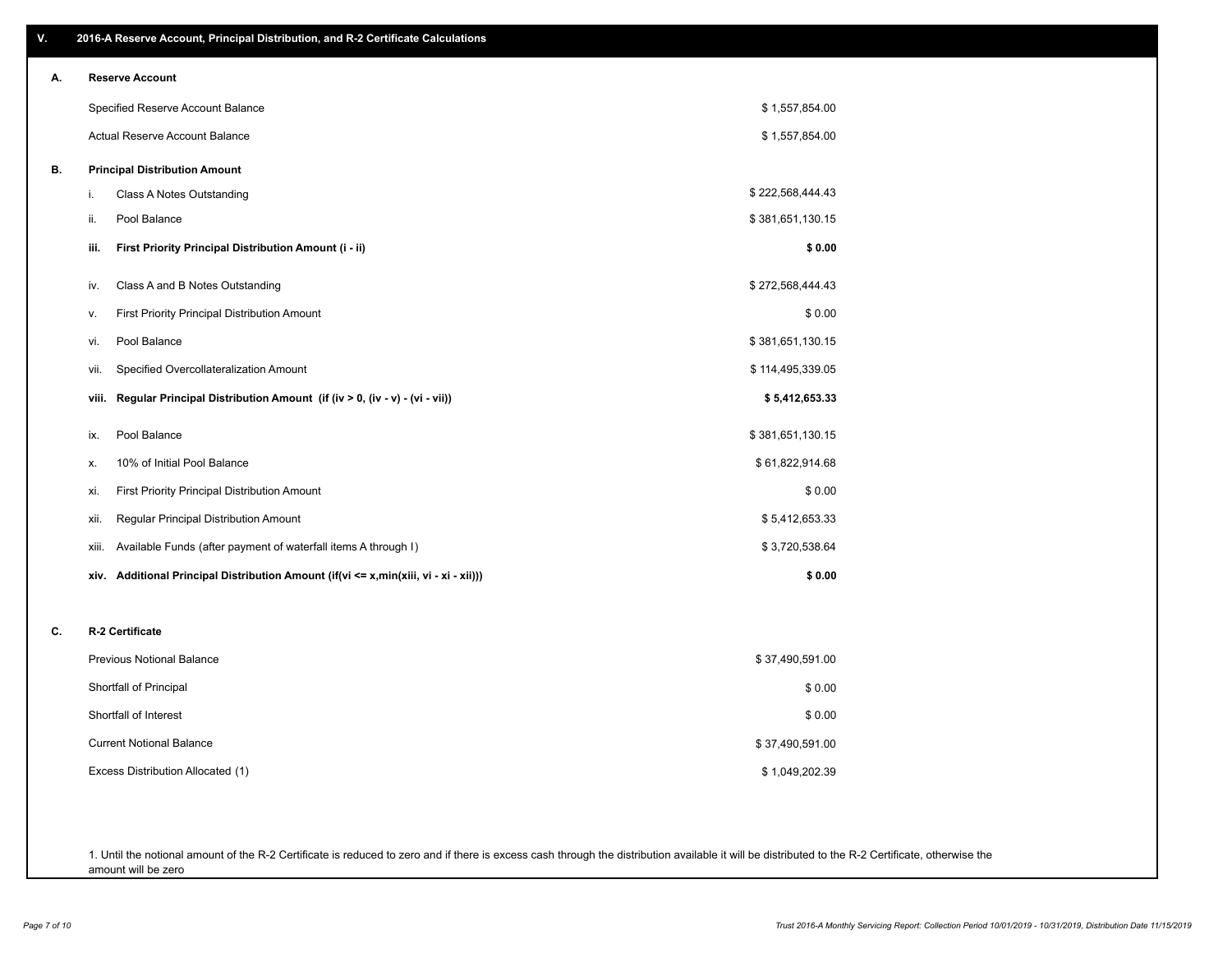|                                                               | Paid           | <b>Funds Balance</b> |
|---------------------------------------------------------------|----------------|----------------------|
| <b>Total Available Funds</b>                                  |                | \$10,138,098.94      |
| <b>Trustee Fees</b><br>A                                      | \$0.00         | \$10,138,098.94      |
| B<br><b>Servicing Fees</b>                                    | \$246,458.60   | \$9,891,640.34       |
| C<br>i. Administration Fees                                   | \$8,333.00     | \$9,883,307.34       |
| ii. Unreimbursed Administrator Advances plus any Unpaid       | \$0.00         | \$9,883,307.34       |
| D<br><b>Class A Noteholders Interest Distribution Amount</b>  | \$559,755.99   | \$9,323,551.35       |
| E.<br>First Priority Principal Payment                        | \$0.00         | \$9,323,551.35       |
| F.<br><b>Class B Noteholders Interest Distribution Amount</b> | \$190,359.38   | \$9,133,191.97       |
| G<br><b>Reinstatement Reserve Account</b>                     | \$0.00         | \$9,133,191.97       |
| H<br><b>Regular Principal Distribution</b>                    | \$5,412,653.33 | \$3,720,538.64       |
| $\mathbf{I}$<br><b>Carryover Servicing Fees</b>               | \$0.00         | \$3,720,538.64       |
| Additional Principal Distribution Amount<br>J                 | \$0.00         | \$3,720,538.64       |
| Κ<br>Unpaid Expenses of Trustee                               | \$0.00         | \$3,720,538.64       |
| Unpaid Expenses of Administrator<br>L                         | \$0.00         | \$3,720,538.64       |
| М<br>i. Remaining Funds to the R-1 Certificateholder(s)       | \$2,671,336.25 | \$1,049,202.39       |
| ii. Remaining Funds to the R-2 Certificateholder(s)           | \$1,049,202.39 | \$0.00               |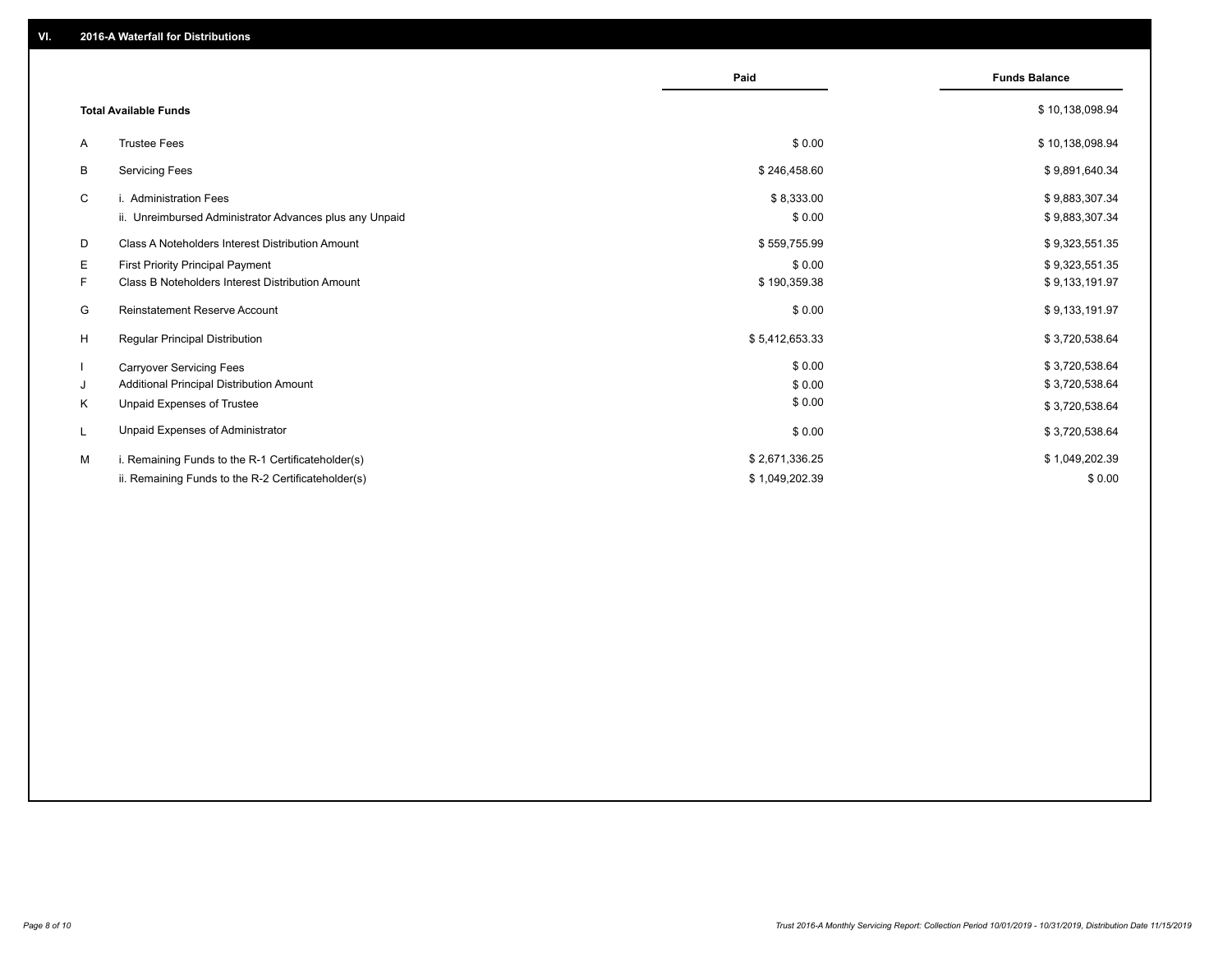| <b>Distribution Amounts</b>                                |                         |                         |                         |
|------------------------------------------------------------|-------------------------|-------------------------|-------------------------|
|                                                            | A <sub>2</sub> A        | A <sub>2</sub> B        | в                       |
| Cusip/Isin                                                 | 78449FAB7               | 78449FAC5               | 78449FAD3               |
| <b>Beginning Balance</b>                                   | \$137,840,684.34        | \$84,727,760.09         | \$50,000,000.00         |
| Index                                                      | <b>FIXED</b>            | <b>LIBOR</b>            | <b>LIBOR</b>            |
| Spread/Fixed Rate                                          | 2.70%                   | 1.50%                   | 2.50%                   |
| Record Date (Days Prior to Distribution)                   | 1 NEW YORK BUSINESS DAY | 1 NEW YORK BUSINESS DAY | 1 NEW YORK BUSINESS DAY |
| Accrual Period Begin                                       | 10/15/2019              | 10/15/2019              | 10/15/2019              |
| <b>Accrual Period End</b>                                  | 11/15/2019              | 11/15/2019              | 11/15/2019              |
| Daycount Fraction                                          | 0.08333333              | 0.08611111              | 0.08611111              |
| Interest Rate*                                             | 2.70000%                | 3.42125%                | 4.42125%                |
| <b>Accrued Interest Factor</b>                             | 0.002250000             | 0.002946076             | 0.003807188             |
| <b>Current Interest Due</b>                                | \$310,141.54            | \$249,614.45            | \$190,359.38            |
| Interest Shortfall from Prior Period Plus Accrued Interest | $\mathsf{\$}$ -         | $\mathcal{S}$ -         | $$ -$                   |
| <b>Total Interest Due</b>                                  | \$310,141.54            | \$249,614.45            | \$190,359.38            |
| <b>Interest Paid</b>                                       | \$310,141.54            | \$249,614.45            | \$190,359.38            |
| <b>Interest Shortfall</b>                                  | $\frac{1}{2}$           | $$ -$                   | $$ -$                   |
| <b>Principal Paid</b>                                      | \$3,352,154.62          | \$2,060,498.71          | $$ -$                   |
| <b>Ending Principal Balance</b>                            | \$134,488,529.72        | \$82,667,261.38         | \$50,000,000.00         |
| Paydown Factor                                             | 0.015376856             | 0.015376856             | 0.000000000             |
| <b>Ending Balance Factor</b>                               | 0.616919861             | 0.616919861             | 1.000000000             |

\* Pay rates for Current Distribution. For the interest rates applicable to the next distribution date, please see https://www.salliemae.com/about/investors/data/SMBabrate.txt.

**VII. 2016-A Distributions**